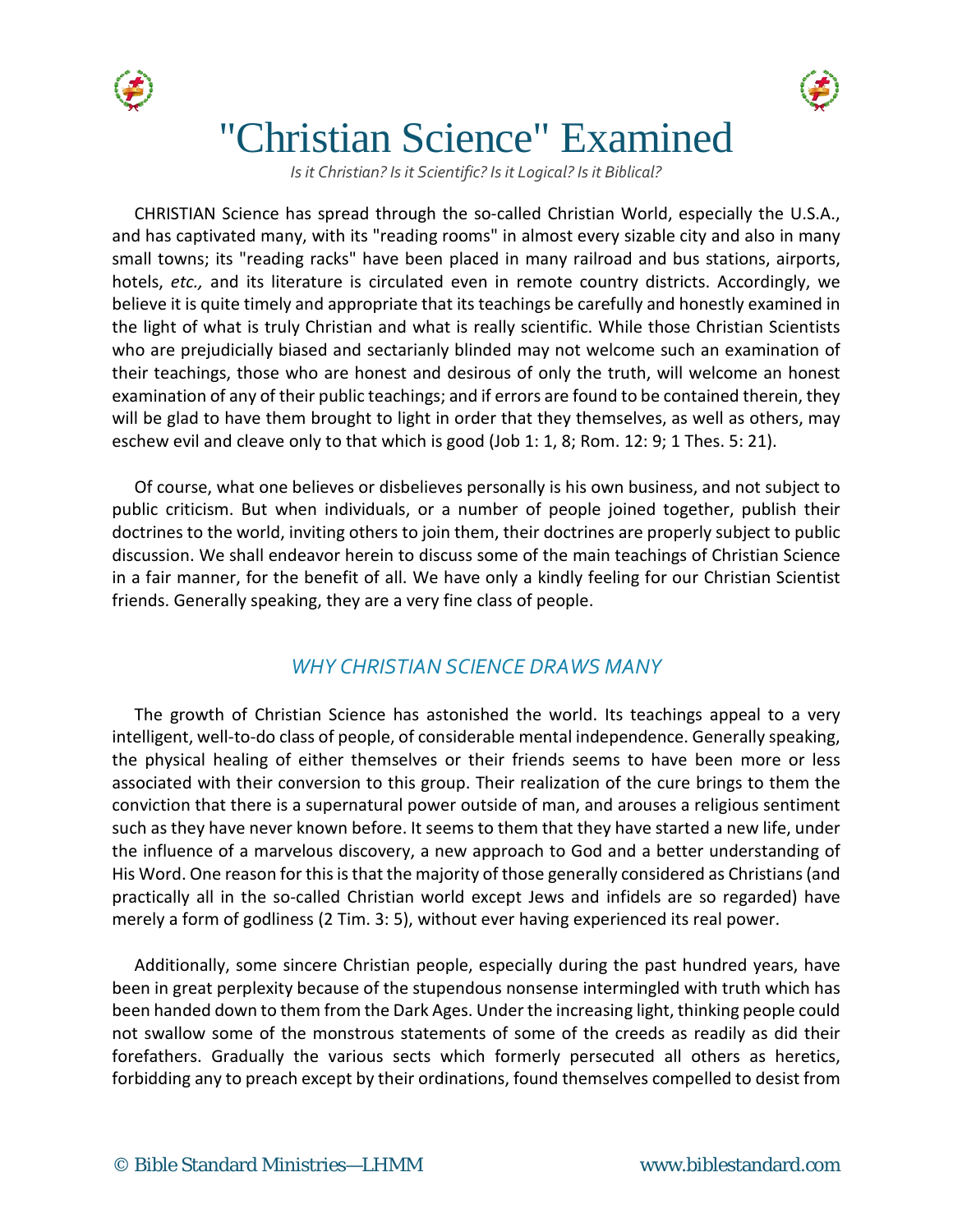making their tenets too prominent. Thus many people have concluded that practically the only difference between the various denominations is in church forms, ceremonies, ordinations, *etc.*

The doctrine that God had predestined 999 out of every 1,000 to an eternity of torture in fire was gradually looked at as too horrible to believe. The alternate doctrine, that God did not foreordain the matter thus, but that He did not have the wisdom or power to avoid such a catastrophe for His creatures, was equally repugnant. Consequently, preachers began to teach that the destiny of sinners, the world in general, was not literal fire, but "remorse of conscience," *etc.*—each manufacturing a hell according to his own wisdom or ignorance and to suit his congregation.

It was under such conditions that Christian Science was born, and has grown to its present proportions. Five things especially favored its growth: (1) its professed acceptance of the Bible; (2) its rejection of the "everlasting torment" doctrine of the Dark Ages, whether physical or mental; (3) its teaching respecting the power of the mind over matter; (4) its healings, which it attributed to Divine power; (5) the apparent gentleness and kindness of word and manner of many of its proponents.

### *HOW CHRISTIAN SCIENCE STARTED*

While Mary Baker Eddy claimed to be, and is generally supposed to have been, the "discoverer" of Christian Science, it is evident that according to *The Quimby Manuscripts* Phineas P. Quimby was the real originator of it. He was born in New Hampshire in 1802 and died in 1866. Though poorly educated, he became known as "Dr." Quimby, due largely to his practice of "mental healing." In early life he became an admirer of Mesmer and absorbed many of his ideas regarding mental suggestion and hypnotism. In his practice of mesmerism he adapted an assortment of religious terms and employed certain principles of psychology, thus giving it a religio-scientific aspect, which attracted many. He denied the principle that matter has reality. He spoke of his system of healing as "Science of Health" and "The Science of The Christ," and in 1863 (see *The Americana Encyclopedia*) he called it "Christian Science," several years prior to 1866, when Mary Baker Eddy claims to have "discovered" it.

Mrs. Eddy's maiden name was Mary Ann Morse Baker. She was born in New Hampshire in 1821, and died in 1910, of pneumonia and complications due to old age. She survived her three brothers and two sisters, also her three husbands: George W. Glover, Daniel M. Patterson and Asa Gilbert Eddy. According to record, in Oct. 1862 (four years before Quimby's death) she (then Mary Patterson) consulted "Dr." Quimby for treatment of "spinal inflammation" and was much impressed with his treatment and his manuscripts, which she studied thoroughly and copied extensively.

From 1867 to 1870, after Quimby's death, Mrs. Eddy edited and taught his theories extensively; and in 1875 she published these theories revamped into her own style, and with numerous changes, under the title, *Science and Health, With Key to the Scriptures*. In it (p. 465)

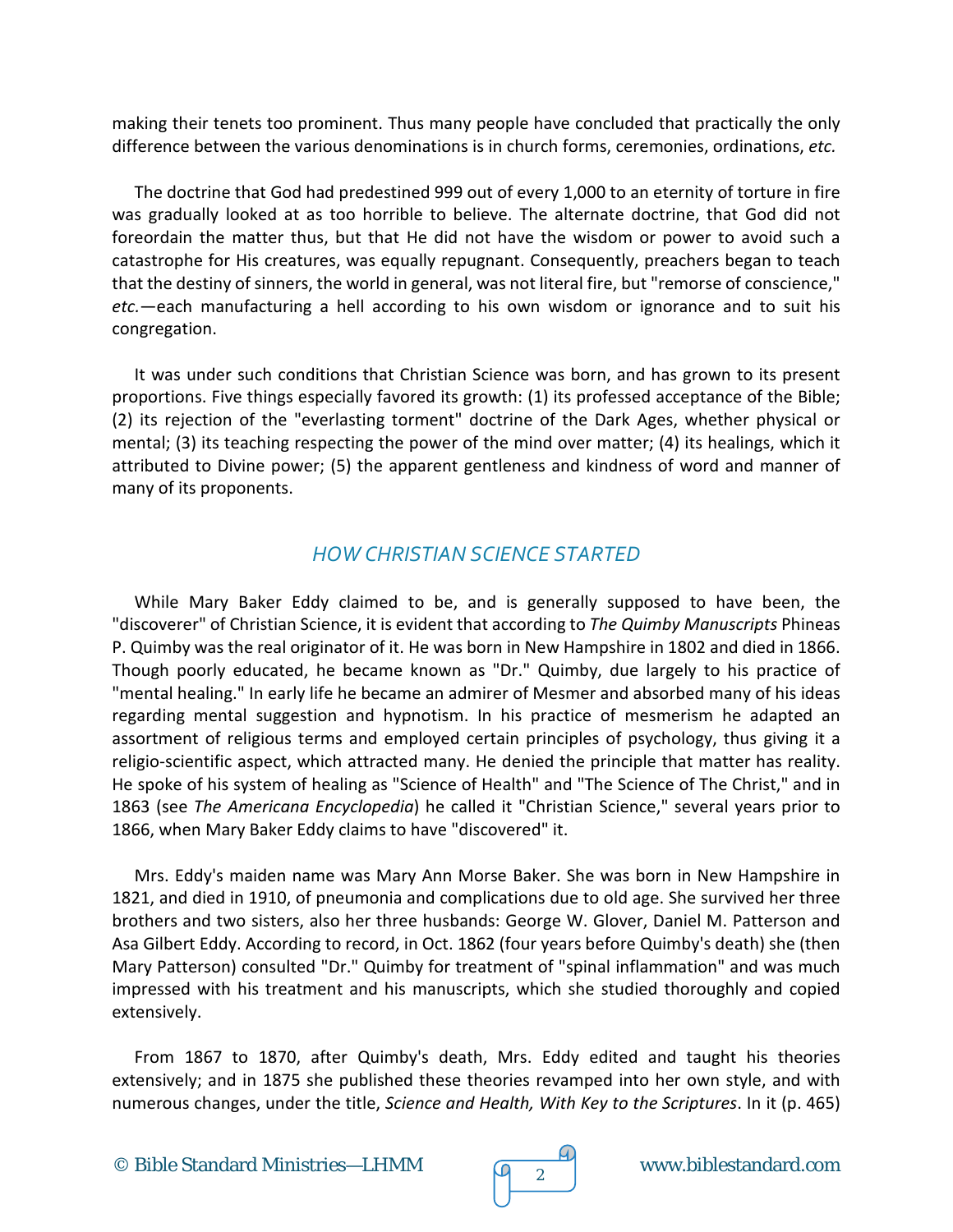she defined God as "incorporeal, divine, supreme, infinite Mind, Spirit, Soul, Principle, Life, Truth, Love"; and in her reply to the question, "Is there more than one God or Principle?" she stated, "There is not. Principle and its idea is one, and this one is God, omnipotent, omniscient, and omnipresent Being, and His reflection is man and the universe." She states further (p. 468) "There is no life, truth, intelligence, nor substance in matter. … Matter is mortal error. … Matter is the unreal." As to the origin and healing of disease, she states (p. 482) "Sickness is part of the error which Truth casts out. … Christian Science … heals the sick on the basis of the one Mind or God. … The human, mortal mind so-called … causes the belief in disease." Also, on p. 368 she states, "Admit the existence of matter, and you admit that mortality (and therefore disease) has a foundation in fact. Deny the existence of matter, and you can destroy the belief in material conditions."

The relationship between Mrs. Eddy's ideas just stated and those of Mr. Quimby, the mesmerist, is readily discernible from the following excerpts from a Quimby manuscript dated Feb. 1862, hence written before his acquaintance with Mrs. Eddy: "God is Wisdom. … The sick are strangers to this Wisdom. … This Wisdom is superior to opinions. … Opinions are nothing but error that man has embraced. … There is no wisdom in matter. … God is Truth and there is no other truth. … Understanding is God. … All science is a part of God. … Disease being made by a belief … is the work of the devil or error. … Now if you can face the error and argue it down then you can cure the sick."

After Mr. Quimby's death, Mrs. Eddy, building upon his theories as a foundation, marched forward to world renown; however, she did not want it known that she borrowed most of her basic teachings from Mr. Quimby, the mesmerist. In fact, she claimed that any similarity between her own ideas and Mr. Quimby's was due to her having given him the benefit of her own theories while he was treating her. But his prior writings prove that her claim is a false one. She minimized him by writing, "Mr. Quimby was neither a scholar nor a metaphysician. He certainly had advanced views of his own, but they commingled error with truth." Of course, Mrs. Eddy would have her readers believe that her similar teachings are *all* truth!

### *HITCHES HER THEORIES TO THE BIBLE*

Like Mr. Quimby, the mesmerist, Mrs. Eddy captivated the human mind with a system of paradoxes and appealing suggestions, the very nature of which was alluring, due largely to its imaginations and inconsistencies veneered with apparently beneficial and plausible deductions. Recognizing the growing revulsion of thoughtful people against such Dark-Age doctrines as everlasting torture for all except the saints, *etc.,* and, on the other hand, their desire not to abandon the Bible, which mistakenly they had come to believe taught such monstrous misconceptions of Divine justice, wisdom, power and love, Mrs. Eddy, who was looking for an "orthodox" supernatural cause to explain some physical results which the trained observer would have readily credited to applied psychology, took advantage of the situation and hitched her theories to the Bible.



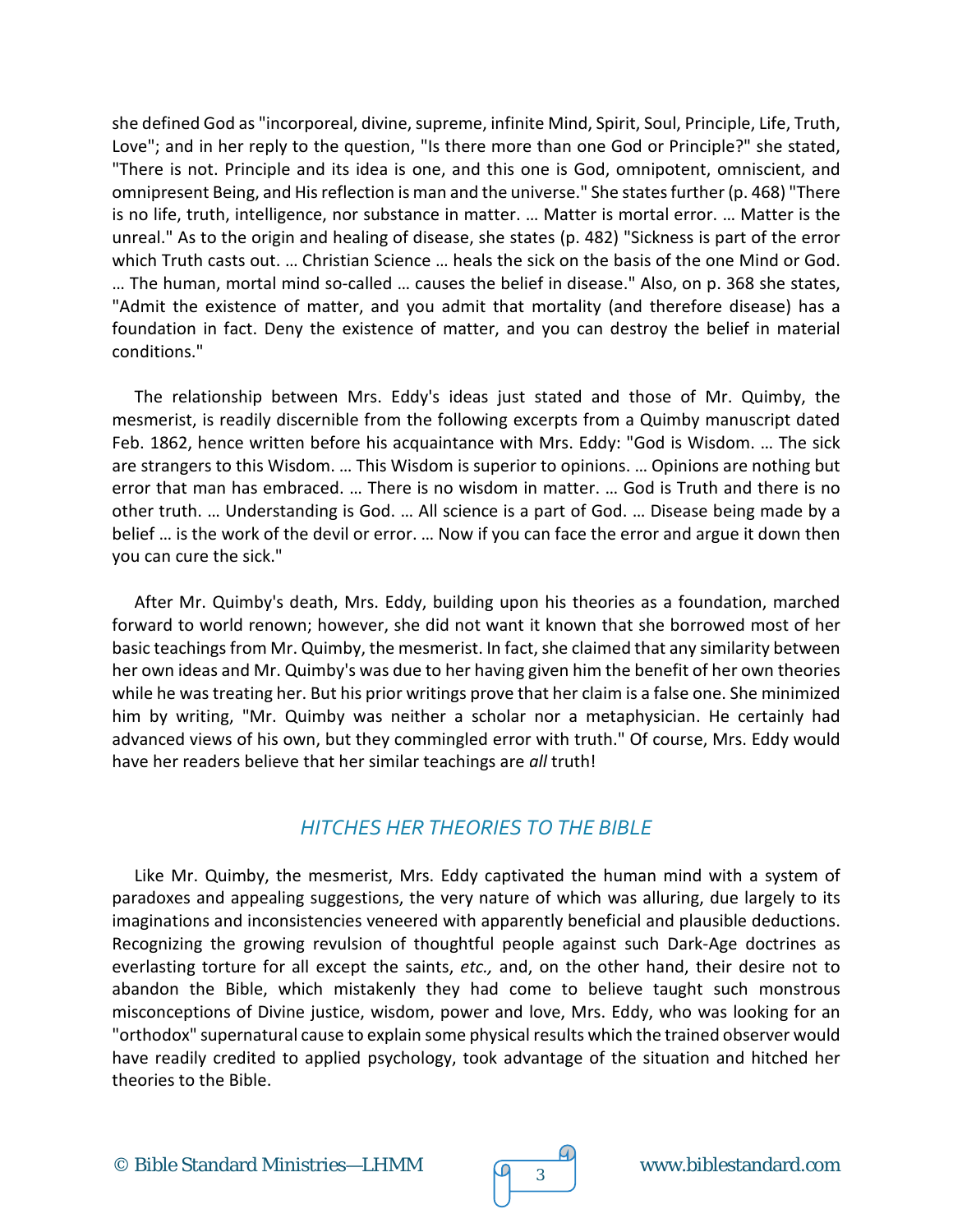On rereading her Bible Mrs. Eddy found a God of justice, wisdom, power and love (though she considered Him to be a principle rather than a personality), and she thought she discovered some of her theories, especially some borrowed from Mr. Quimby (though she later claimed to be the originator of them), embodied in the words and practices of Jesus. From this point onward she was active in building up for herself a new theology, which she claimed was derived from the Bible, alleging that she had discovered an entirely original system of Divine healing, supposedly the same method Jesus used. People had healed the sick with mesmerism, hypnotism and mental suggestion long before Mrs. Eddy's time, but not with her theories of theology and her methods of "using God"—not as a person, but as a principle—"the All Good."

Mrs. Eddy had a keen mind and considerable wisdom in its exercise. She claimed to hold to the Bible, even though perverting its teachings. She did not make her teachings too antagonistic to other theories. She contented herself with vague, ambiguous statements as to the future life. She laid principal stress on healing, and settled all doctrinal difficulties with the dictum that there is no evil, no sin, no death; that what have been so called are only errors of the mind.

The very absurdity of these statements advertised them. People said, What does it mean— There is no death, no sickness, no pain, no sorrow, no evil of any kind? Absurd! Later, they said, We will see how Christian Scientists explain death, sickness, pain and sin. Thus curiosity led them into the metaphysical labyrinth which Mrs. Eddy had skillfully constructed. Having little intelligent knowledge of the Bible, they fell an easy prey to "Mother Eddy's" errors. If some of her definitions were fanciful, far-fetched and unscriptural, they were no more so than some of the illogical teachings to which people in general had been accustomed from childhood.

### *"SPIRITUAL" INTERPRETATIONS*

Mrs. Eddy claimed that she gave the spiritual interpretation of the Scriptures, as distinct from the mortal and material interpretation. She had quite a way with the English language, especially as found in the Scriptures; her twisting of the meaning of words was often rather captivating, to say the least. She considered the history of Adam as allegorical throughout, a description of error and its results, *etc.* Man was created in God's likeness, free from sin, sickness and death; but this Adam who crept in (she does not explain how) was the origin of our belief that there is life in matter, and served to obstruct our growth in spirituality. She states (*Science and Health,* p. 338, lines 14-17): "Divide the name Adam into two syllables, and it reads, *a dam,* or obstruction. This suggests the thought of something fluid, of mortal mind in solution."

In Gen. 4: 16, according to Mrs. Eddy, the land of *Nod* represents *dreamland*. "And Cain went out from the presence of the LORD, and dwelt in the land of Nod." She comments, "The material man is shut out from the presence of God. … They cannot come into His presence, and must dwell in dreamland, until mortals arrive at the understanding that material life, with all its sin, sickness, and death, is an illusion, against which divine Science is engaged in a warfare of extermination" (p. 543). One may well wonder how such puerile, unfactual and unscientific interpretations and perversions of the meaning of words could ever appear in a textbook on science—"Christian

© Bible Standard Ministries—LHMM  $\sqrt{q}$  4 www.biblestandard.com

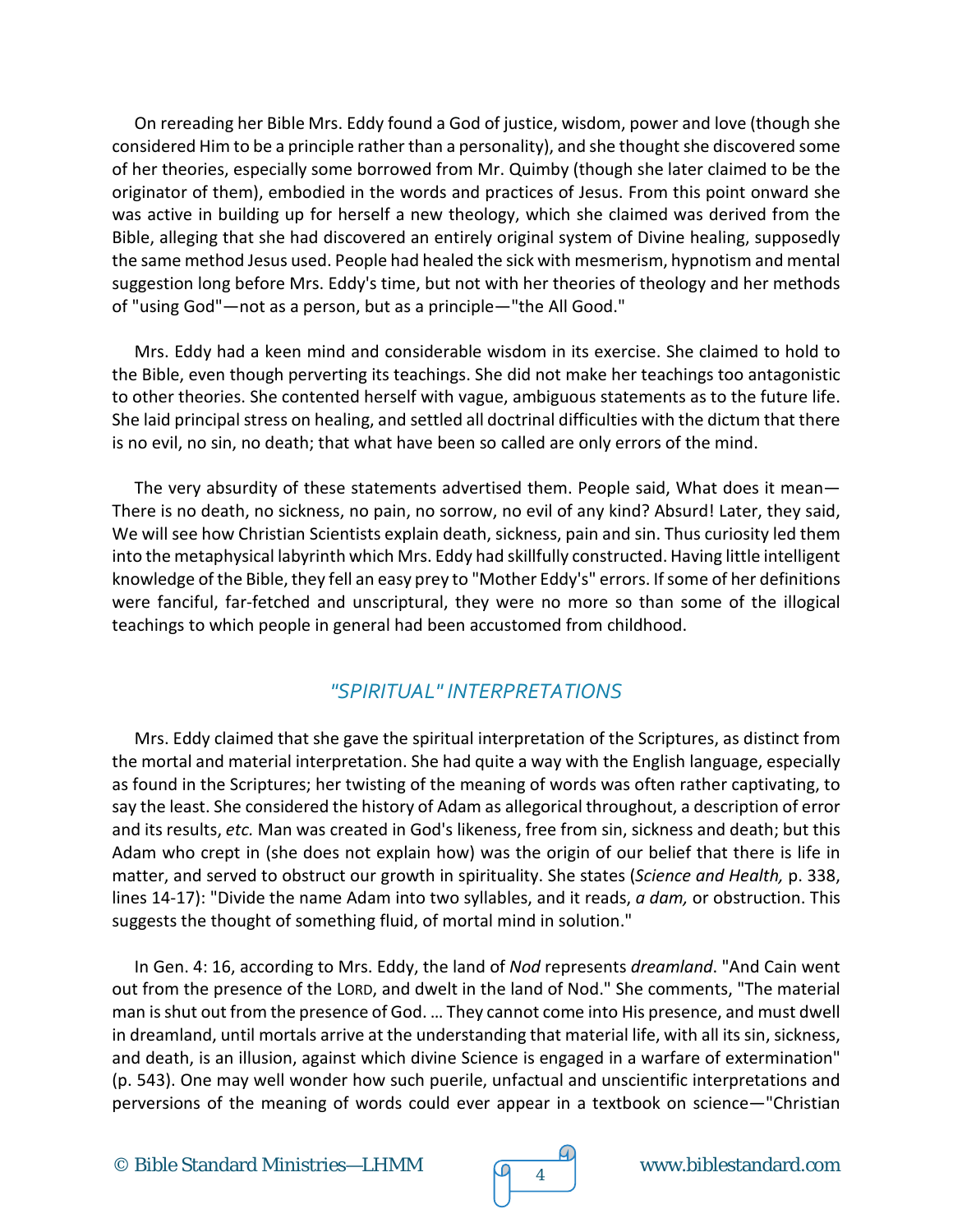Science"! Another similar example is the account of Mrs. Eddy's accusing a woman follower of adultery. When faced with the necessity of defending herself for having made such a terrible charge, she in all seriousness explained that the lady had *adulterated* the truth.

At the outset, Mrs. Eddy hoped that existing churches would welcome her theories. This, however, did not come to pass. Hence in 1879, in Boston, she founded the First Church of Christ, Scientist. Within a half century branches throughout the world totaled 2370 churches and societies. In 1883 she founded the *Christian Science Journal,* a monthly magazine, and in 1898 the *Christian Science Sentinel*, a weekly. In 1908 she established the *Christian Science Monitor,* a daily newspaper.

### *CHRISTIAN SCIENCE AND THE BIBLE*

While Mrs. Eddy claimed that "the Bible has been my only authority," she did not hesitate to reject portions of it which would not lend themselves to her "spiritual" interpretation. Thus in her "Key to the Scriptures" on Genesis, we find that she mentions the two accounts of creation (Gen. 1: 1—2: 5 and 2: 6 onward, the latter being in explanation of the first), but after giving her "spiritual" interpretation of the first, she states (pp. 521, 522), "The continued account is mortal and material … the opposite error. … The Science of the first record proves the falsity of the second. If one is true, the other is false, for they are antagonistic."

In addition to rejecting portions of the Scripture, an instance of which was just noted, Christian Science is found to be in conflict with many of the teachings of God's Word. Let us now go to approved Christian Science writings for some of its statements of its beliefs; we will first list these statements in each case, and then set forth Bible statements which they contradict. Unless otherwise indicated, all page and line references given are to *Science and Health, with Key to the Scriptures*.

(1) "God is incorporeal, divine, supreme, infinite Mind, Spirit, Soul, Principle, Life, Truth, Love" (p. 465); "Mind is God" (p. 310, line 29); "God is Mind" (p. 311, line 4); "God is not a person" (94th edition, pp. 605, 634). The Bible says: Jesus is "the image of the invisible God" (Col. 1: 15), "the express image of his *person"* (Heb. 1: 3); "For as the Father hath life in himself; so hath he given to the Son to have life in himself" (John 5: 26).

(2) "Petitioning a personal Deity is a misapprehension of the source and means of all good and blessedness; therefore it cannot be beneficial" (Vol. 11, p. 124). The Bible encourages prayer to *a personal God:* "When ye pray, say, *Our Father which art in heaven"; "Ask, and it shall be given you"; "How much more shall your heavenly Father give the Holy Spirit to then that ask him"* (Luke 11: 2, 9, 13); *"Let your requests be made known unto God"* (Phil. 4: 6).

(3) "Evil has no reality" (p. 71, line 2); "Evil is … not real" (p. 311, line 6). The Bible says: "Deliver us from *evil"* (Matt. 6: 13); "Abhor that which is *evil"* (Rom. 12: 9); "Be not overcome of *evil,* but overcome *evil* with good" (Rom. 12: 21).

© Bible Standard Ministries—LHMM  $\sqrt{9}$  5



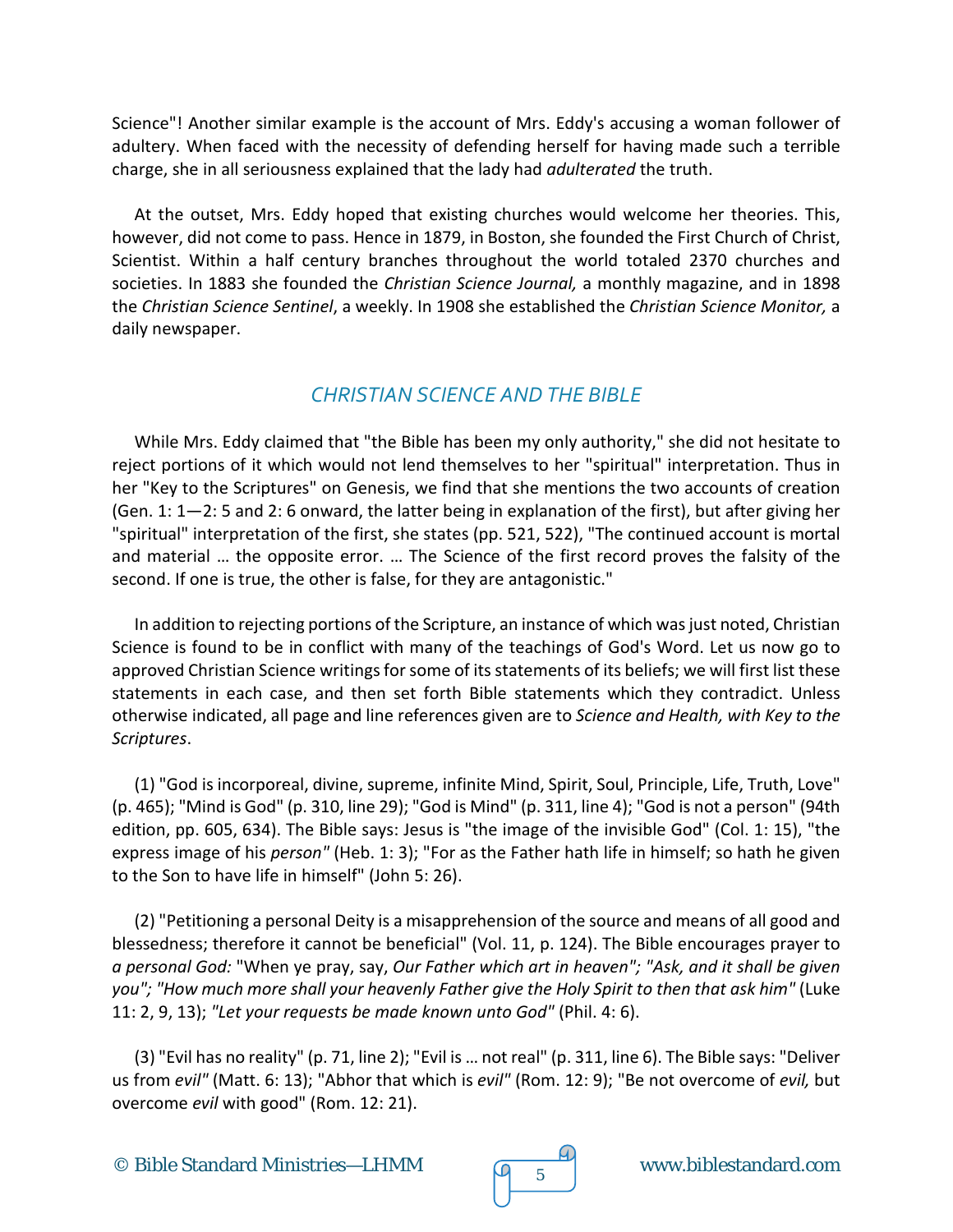(4) "The supposition that … there are good and evil spirits, is a mistake" (p. 70, line 11). The Bible says: "Of the *angels* He saith … Are they not *all ministering spirits?"* (Heb. 1: 7, 14); "Who [God] maketh his angels spirits" (Psa. 104: 4; Heb. 1: 7); "He [Jesus] preached to the spirits in prison" (1 Pet. 3: 19); "In that same hour he *cured many … of evil spirits"* (Luke 7: 21).

(5) "There is no personal devil. A lie is all the Satan there is" (Vol. 11, p. 39). The Bible says: "He [Satan] was a murderer from the beginning, and *abode not in the truth* [Was a lie ever in the truth?], because there is no truth in him. When he *speaketh a lie* [Can a lie speak itself?], he speaketh of his own; for he is a liar, and the father of it" (John 8: 44); "Thou [Lucifer, *light-bearer*— Isa. 14: 12-17] hast been in Eden the garden of God … *thou* [as originally created by God] *wast perfect* in thy ways from the day that thou wast created, till iniquity was found in thee. … I will destroy thee … and never shalt thou be any more" (Ezek. 28: 13-19; see also Heb. 2: 14).

(6) "Matter seems to be, but is not" (p. 123, line 12); "Spirit, God, … never created matter" (p. 335, line 8). But God's Word says: "In the beginning, God created *the heaven and the earth"* (Gen. 1: 1).

(7) "Man coexists with God and the universe" (p. 266, lines 31, 32; p. 267, line 11). The Bible says: *"God created man"* (Gen. 1: 27); "What is man? … *Thou madest him* a little lower than the angels" (Heb. 2: 6, 7; Psa. 8: 4, 5).

(8) "Soul is sinless" (p. 288, line 22). The Bible says: "If a *soul* shall sin" (Lev. 4: 2; 5: 1, 17; Num. 15: 27); "The *soul that sinneth,* it shall die" (Ezek. 18: 4, 20).

(9) "Man is spiritual and perfect"; "The real man cannot depart from holiness" (p. 475, lines 11, 29). The Bible says: "There is *none righteous,* no not one" (Rom. 3: 10); "All we like sheep have *gone astray"* (Isa. 53: 6).

(10) "Man is incapable of sin, sickness, and death" (p. 475, line 28); "He is above sin or frailty" (p. 266, line 30); "There is no sin" (p. 447, line 24). The Bible says: *"All have sinned,* and come short of the glory of God" (Rom. 3: 23); "If we say we have not sinned, we make him a liar, and his word is not in us" (1 John 1: 10).

(11) "Prayer is not to be used as a confessional to cancel sin. Such an error would impede true religion" (p. 5, lines 22, 23); "We cannot escape the penalty due for sin" (p. 6, line 1). The Bible says: *"I acknowledged my sin* unto thee, and mine iniquity have I not hid. I said, I will *confess my transgressions* unto the LORD; and *thou forgavest* the iniquity of my sin" (Psa. 32: 5); "If we *confess our sins,* he is faithful and just *to forgive* us our sins, and to cleanse us from all unrighteousness" (1 John 1: 9).

(12) "Man is never sick, for Mind is not sick and matter cannot be" (p. 393, line 29); "Man is incapable of sickness" (p. 475, line 28). The Bible says: "They brought unto him *all sick people"* (Matt. 4: 24); *"He was sick* nigh unto death: but God had mercy on him" (Phil. 2: 27).

© Bible Standard Ministries—LHMM www.biblestandard.com <sup>6</sup>



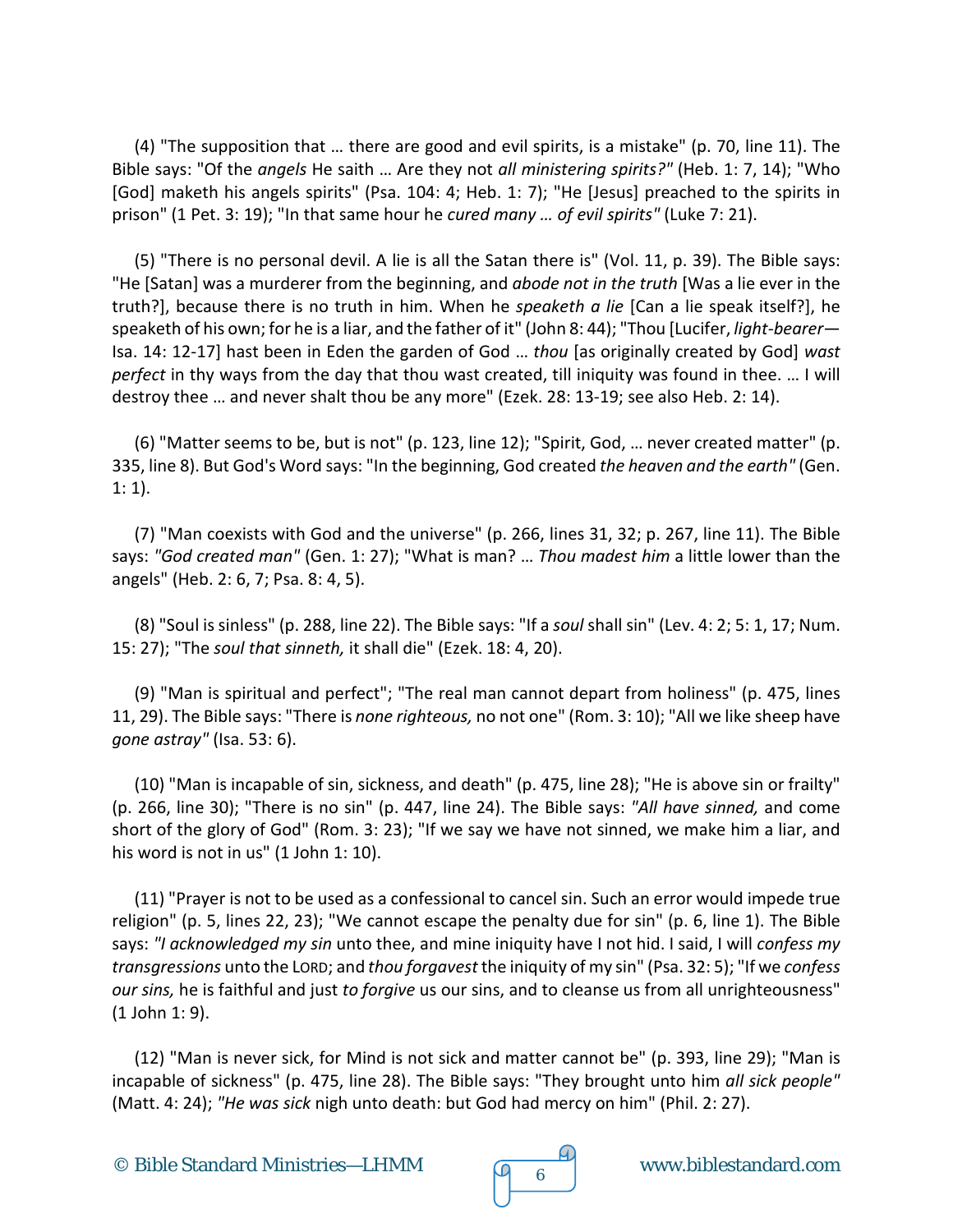(13) "There is no death" (pp. 428, line 1, 429, line 3); "Death is the illusion" (p. 428, line 3); "Man is deathless" (p. 266, line 29); "Death is but a mortal illusion" (p. 289, line 18). This agrees with Satan's lie, "Ye shall not surely die" (Gen. 3: 4; see also John 8: 44), but not with God's Word: "As by one man sin entered into the world, and *death* by sin; and so *death* passed upon all men, for that all have sinned" (Rom. 5: 12); "The wages of sin is *death"* (Rom. 6: 23).

(14) "No final judgment awaits mortals" (p. 291, line 28). The Bible says: "Every idle word that men shall speak, they shall give account thereof *in the day of judgment"* (Matt. 12: 36); "He hath appointed a day, in the which he will judge the world in righteousness" (Acts 17: 31).

(15) "Miracles are impossible in Science" (p. 83, line 12). The Bible says: "Many believed in his name, when they saw the *miracles* which he [Jesus] did" (John 2: 23); "And God wrought special miracles by the hands of Paul" (Acts 19: 11).

(16) "One sacrifice, however great, is insufficient to pay the debt of sin" (p. 23, line 3); "The efficacy of the crucifixion lay in the practical affection and goodness it demonstrated for mankind" (p. 24, line 27). The Bible says: "He appeared to put away sin *by the sacrifice of himself";* "This man, *after he had offered one sacrifice for sins for ever,* sat down on the right hand of God"; "For *by one offering he hath perfected for ever* them that are sanctified" (Heb. 9: 26; 10: 12, 14).

(17) "Jesus never ransomed man by paying the debt that sin incurs" (Vol. 11, pp. 143, 144). The Bible speaks of *"redemption, through His blood,* even the *forgiveness of sins"* (Col. 1: 14); "The Son of man came … *to give his life a ransom for many"* (Matt. 20: 28); "Who gave himself a *ransom* for all" (1 Tim. 2: 6); "For if through the offence of one [Adam] many be dead, much more the grace of God, and the gift by grace, which is by one man, Jesus Christ, hath abounded unto many … the free gift is of many offences unto justification" (Rom. 5: 15, 16).

(18) "His disciples believed Jesus to be dead while He was hidden in the sepulchre, whereas He was alive" (p. 44, lines 28, 29). The Bible says: "If thou shalt confess with thy mouth the Lord Jesus, and shalt believe in thine heart that God hath raised him *from the dead,* thou shalt be saved" (Rom. 10: 9); "I am he that liveth, and *was dead"* (Rev. 1: 18); "Now is Christ risen *from the dead,* and become the firstfruits of them that *slept"* (1 Cor. 15: 20).

(19) "Jesus' students … saw Him after His crucifixion and learned that He had not died" (p. 45, line 32—p. 46, line 3); "Jesus lived and reappeared. He was too good to die" (*Miscellaneous Writings,* p. 70). The Bible says: "Christ *died* for the ungodly"; "While we were yet sinners Christ *died* for us"; "We were reconciled to God by the *death* of His Son" (Rom. 5: 6, 8, 10).

(20) "Jesus' unchanged physical condition after what *seemed to be death* was followed by His exaltation from all material conditions … and revealed unmistakably a probationary and progressive state beyond the grave" (p. 46, lines 20-24). The Bible says: "For to this end Christ both *died,* and rose, and revived, that He might be Lord both of the dead and living" (Rom. 14: 9); "Christ *died* for our sins according to the Scriptures" (1 Cor. 15: 3).

© Bible Standard Ministries—LHMM www.biblestandard.com <sup>7</sup>

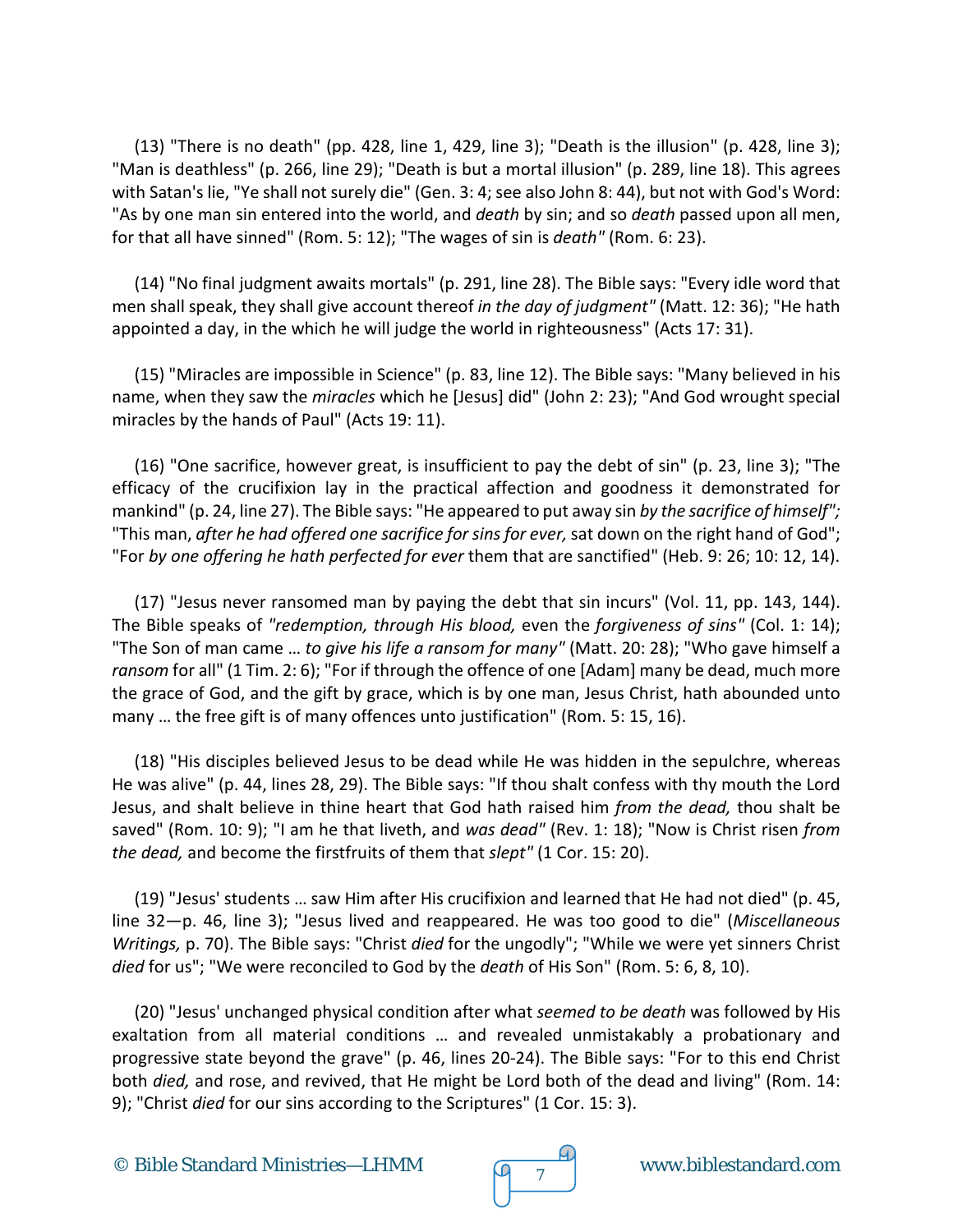#### *IS CHRISTIAN SCIENCE CHRISTIAN?*

The above outstanding examples (many more could be given) readily show that Christian Science, while claiming to have the key to the Scriptures, openly contradicts God's Word in many instances. In its claim that God is Mind, Principle, *etc.,* it is in effect pantheistic. In its claims that Jesus did not die for our sins, and that "Jesus never ransomed man by paying the debt that sin incurs," *etc.,* it is decidedly anti-Christian. Christian Science has no room for a Savior: for if "there is no sin" and if "man is incapable of sin," then surely he needs no Savior. Mrs. Eddy even went so far as to write, "If there had never existed such a person as the Galilean Prophet, it would make no difference to me …" (*First Church of Christ, Scientist and Miscellany,* pp. 318, 319). And, if "there is no death," if it is "but a mortal illusion," and the fall, sin and death are done away with, there cannot, of course, be any resurrection of the dead, or raising of the race up to something lost in Adam. Hence resurrection, according to Mrs. Eddy's "spiritual" definition (*Science and Health,* p. 593) is merely "spiritualization of thought; a new and higher idea of immortality, or spiritual existence; material belief yielding to spiritual understanding." Therefore, because Christian Science teaches so contrary to so many of the fundamental doctrines of the Bible, it is decidedly anti-Christian, and the name "Christian" attached to it is a misnomer. To corroborate the above, we have the testimony of a well-known Christian Science Reader and Practitioner; in resigning from the Christian Science Movement, he wrote in part as follows:

"Since I understand the Bible to be an expression of God's Plan, I more and more realize that Christian Science not only fails to reveal that Plan, but even conceals it.

"By its denial that Adam was originally perfect and subsequently fell from that perfection, Christian Science consequently denies:

(*a*) The necessity of a Ransom-price.

(*b*) That our only hope of everlasting life is in our acceptance of the Redeemer, Christ, in obedience to His commandments—Acts 4: 10-12.

(*c*) That there will be 'times of restitution of all things spoken,' because man could not be *restored* to something he never yet enjoyed—Acts 3: 21.

(*d*) That Adam 'was not deceived,' sinning willfully—1 Tim. 2: 14.

"By teaching death to be merely an avenue to another plane of consciousness, Christian Science aids Satan in perpetuating his first falsehood, 'Ye shall not surely die' (Gen. 3: 4), thus making it impossible for the Scientist to understand Christ to be 'the resurrection and the life,' as set forth in the Bible (John 11: 25), and that Jesus suffered death as a substitute for Adam and his race, 'a ransom for all'—1 Tim. 2: 6.

"All my reasons for rejecting Christian Science may be briefly summarized thus: If the Bible is true, many principles of Christian Science are utterly false, and I must recognize that either the one or the other must be rejected. I therefore reject Christian Science, and in obedience to candid

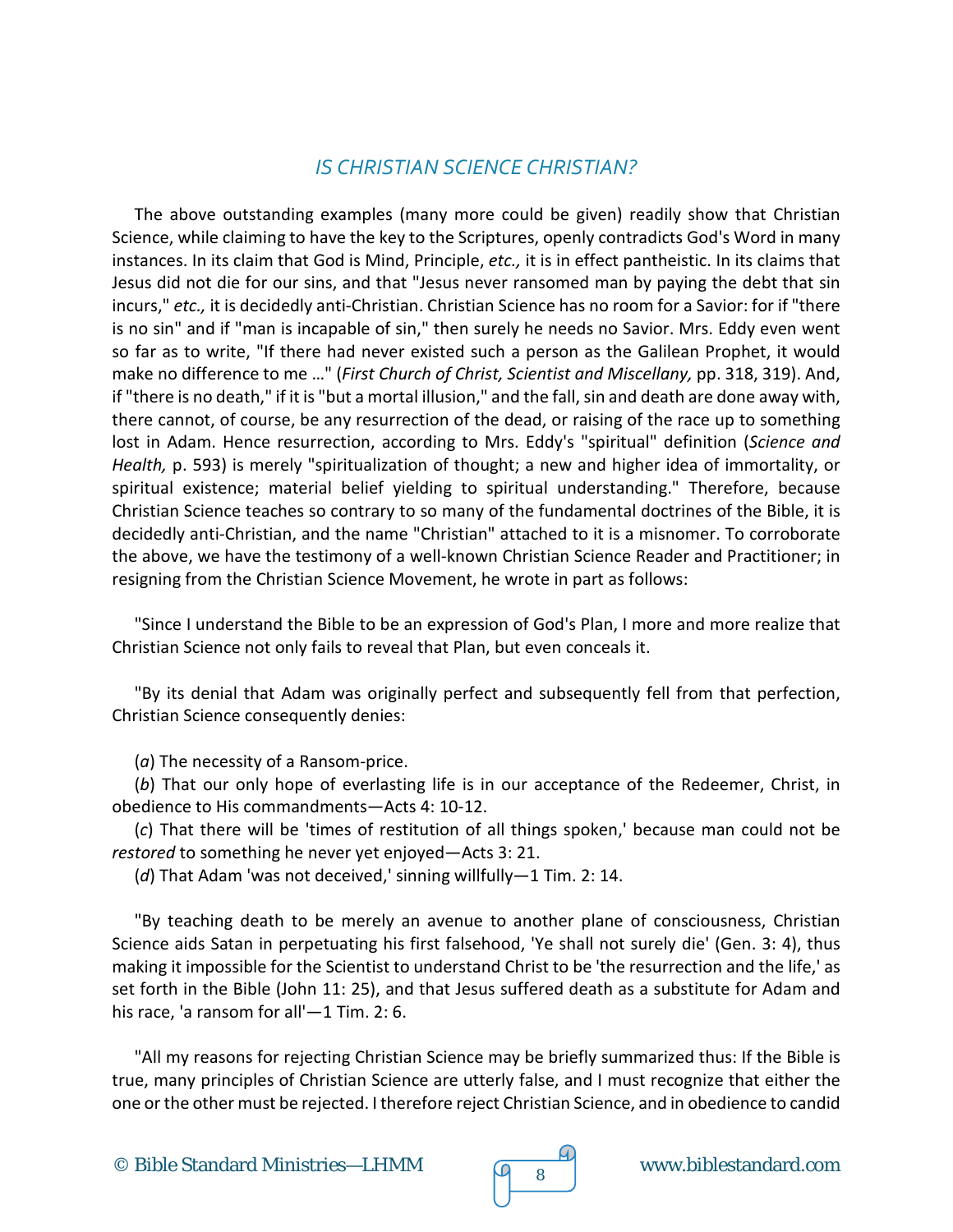conviction and conscience I accept the Bible as the inspired Word of God, the Revelation of the Divine Plan of the Ages. My purpose in thus stating my position is not to berate Mrs. Eddy nor to imply that she willfully sought to deceive mankind, but to assist Christian Scientists and others who are sincerely seeking after truth and righteousness.

"After five years of close application of each principle of Christian Science, as a Practitioner and Reader and earnest worker, I finally found myself in this predicament: Well, what am I here for? I have rented this office, have arranged for telephone service, *etc.,* and have set myself apart for—*what purpose?* For no purpose other than to enable others to tell me they are suffering and that they wish me to relieve them. But whence come the patients? Is there any sickness in spirit? Is there any pain in perfection? Am I in spirit? Christian Science says that I am. But do I believe that God is all in all? I do. Then am I a consistent practitioner when I encourage myself to believe that there is any sufferer, anyone needing my services? No! Then the time has come for me to be honest with myself, and acknowledge that my so-called patients are themselves the objects of my own false sense, according to the entire theory upon which I have built. Should I not rather practice upon *myself,* on the basis of Mrs. Eddy's own statement: 'The substance, life, intelligence, truth and love, which constitute Deity, are reflected by His creation; and *we* [not our patients] shall see this true likeness and reflection everywhere *when we subordinate the false testimony of the corporeal senses to the facts of science.'* (*Science and Health,* p. 516, edition of 1903.)

"With all due respect for Mrs. Eddy, I indeed must recognize the inconsistency of her attempt, through *Science and Health,* to 'bear consolation to the sorrowing, and healing to the sick, instead of at once proceeding upon the basis of Christian Science herself, to 'subordinate the false testimony of the corporeal senses' which deceived her into believing that 'God [who suffers not a woman to teach in the Church*—*1 Tim. 2: 12] called her to proclaim His Gospel to this Age': whereas God Himself (Principle), according to Christian Science, had no sense of any need of a Christian Science Gospel, or any other. I now thank our personal, intelligent Creator, JEHOVAH, that He did know our need of redemption from actual sin and death, and sent Jesus to preach a Gospel consistent with itself, with reason, and with His own all-important mission of atonement, by the blood of His cross."

#### *IS CHRISTIAN SCIENCE SCIENTIFIC?*

True science always recognizes facts and takes them into account, instead of foolishly denying their existence. How much faith would we have in the findings of an astronomer who claimed that stars do not really exist, but are merely figments of the imagination? How much confidence could we have in a physician who had imbibed some of Mrs. Eddy's "science," and thus would tell us that he is about to give us some material pills that do not exist, to relieve us from a pain we do not have? But then, possibly the doctor himself did not exist, and the person which we thought we saw and talked with just seemed to be there, seeing that Mrs. Eddy's *Science and Health* (p. 123, line 12) unscientifically tells us the scientific secret that "Matter *seems* to be, but is not"!

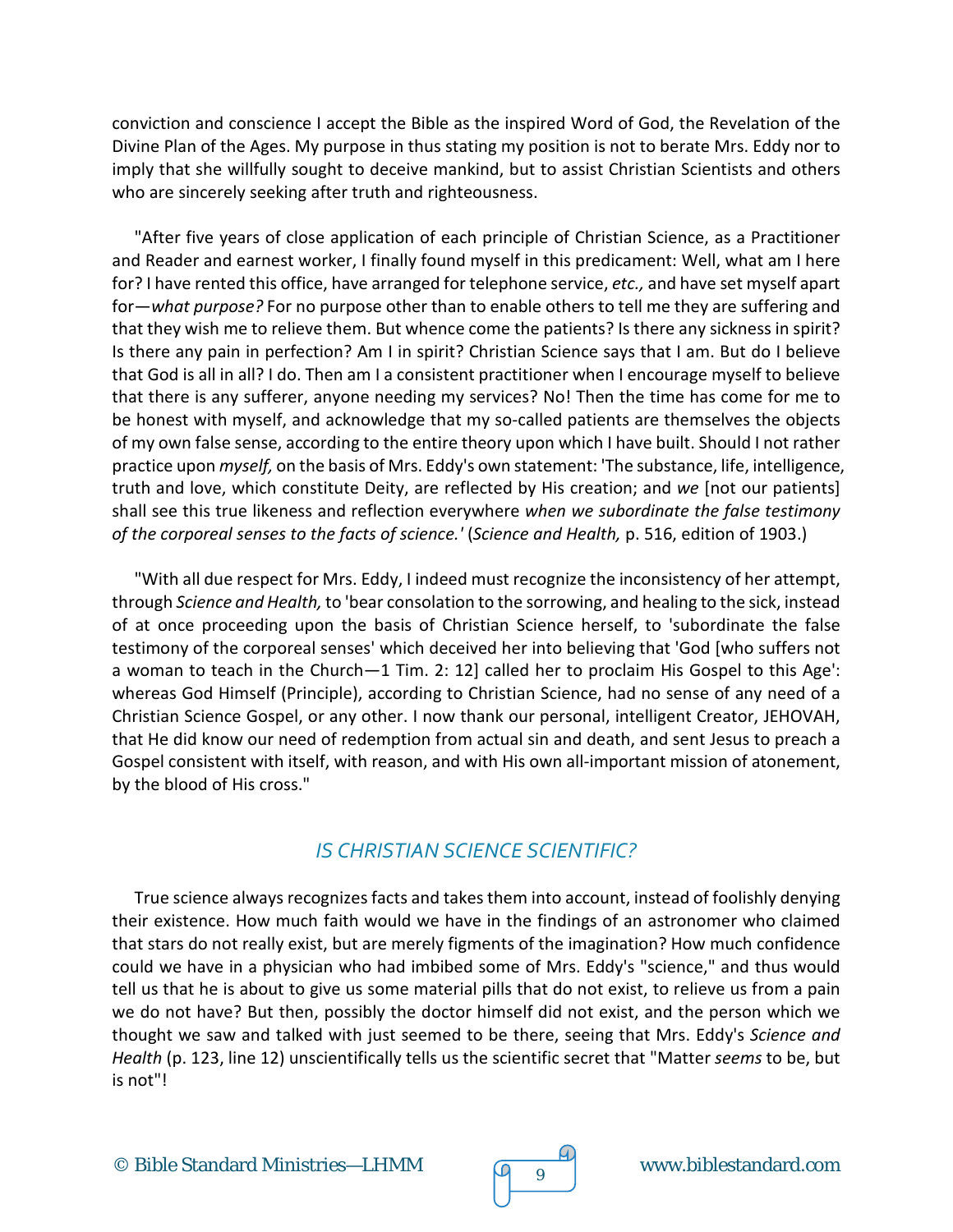Again, let us consider an extremely fat man from the viewpoint of this "science falsely so called" (1 Tim. 6: 20). He carries with him a big business about the middle—so much so that he hasn't been able to see his material toes for months—but why worry about that, seeing he has no toes—he just thinks he has them! He bulges behind, he bulges in front, he bulges at the sides. But his Christian Science friends know that he is not a fat man—he only has an 'enormous error"! Mrs. Eddy explains it as follows: *"Obesity is an adipose belief in yourself as a substance."* The fat man is therefore not fat at all—he just has *an adipose belief,* and for the sake of his spiritual health he better get rid of it! Why take exercises? Why cut down on food intake? Just believe what Mrs. Eddy says: "Matter is a mortal illusion, wholly inadequate to affect man" and "the physical senses must give up their false testimony." By applying such unscientific scientific ideas he can feel of his "enormous error" and declare that "the false testimony" of his "physical senses" has fooled him again and that after all he is a very thin man, if indeed he exists at all—at least in the flesh!

It is evident from the above that, in addition to being *anti-Christian,* Christian Science is also *unscientific,* and that in this respect too it is a misnomer. Christian Science is something like the American breakfast food called "Grape-nuts," which contains neither grapes nor nuts—for Christian Science is neither Christian nor scientific.

## *IS CHRISTIAN SCIENCE LOGICAL?*

We will now endeavor to show why we consider Christian Science to be illogical also. "Mother Eddy," striving after truth, declared that there is no pain, no sickness, no sorrow, *etc.* The truth she was feeling after, but did not fully grasp, is that sin, sickness, sorrow, death, are abnormal conditions, resulting from the curse that came upon our race at the beginning because of disloyalty to God. We agree with Mrs. Eddy to the extent of saying that these unsatisfactory conditions are not designed by God to be everlasting. He does not recognize them as proper for those in fellowship with Him. Jesus Himself tells us that their obliteration will be the work of His Millennial Kingdom (Rev. 5: 10; 20: 6; 21: 4; 22: 3).

Is it wise to say in one breath that these will pass away, and in the next breath that they are non-existent? Surely we all value consistency and logic! Otherwise language would bring us confusion instead of intelligence. Let us then say that these conditions exist because man is out of relationship with God through sin; and that according to the Bible mankind will be delivered from this bondage of sin and death into the glorious liberty of the sons of God (Rom. 8: 21).

The perfect race was in Father Adam before he sinned; and through Christ, the Second Adam, eventually the earth will be filled with perfect human beings, and "all the earth shall be filled with the glory of the Lord" (Num. 14: 21). "By one man [Adam] sin entered into the world, and death by sin; and so death passed upon all … but not as the offence, so also is the free gift. For if through the offence of one many be dead, much more the grace of God, and the gift by grace, which is by one man, Jesus Christ, hath abounded unto many. Therefore as by the offence of one [Adam] judgment came upon all men to condemnation [unto death]; even so by the righteousness of one

© Bible Standard Ministries—LHMM  $\sqrt{9}$  10 www.biblestandard.com

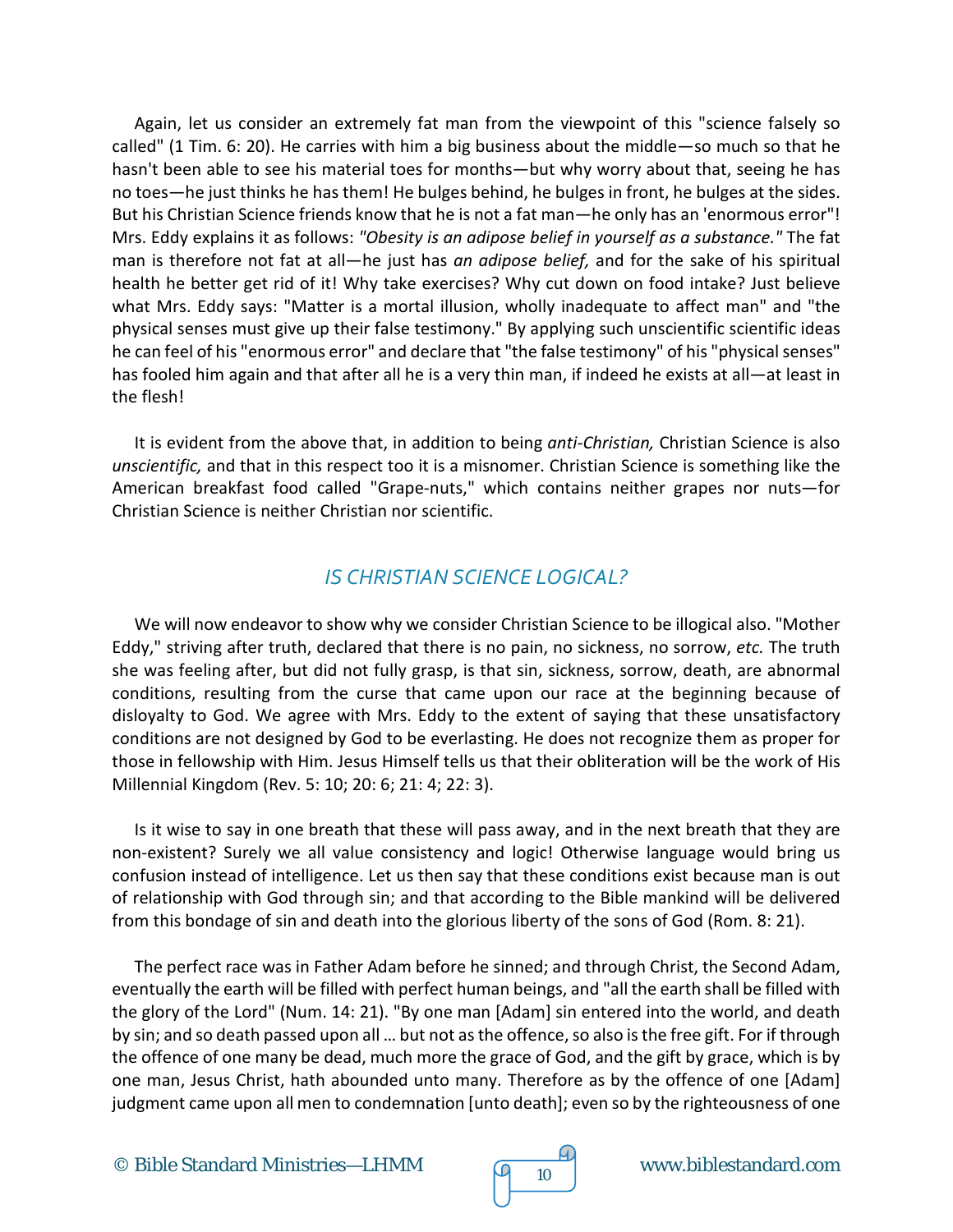[Jesus, who died to pay that debt for Adam and the race in his loins when he sinned] the free gift came [and will come—no verb occurs in the Greek; accordingly, the word *came* was supplied by the translators] upon all men unto justification of life. For as by one man's disobedience many were made sinners, so by the obedience of one shall many be made righteous" (Rom. 5: 12, 15, 18, 19).

We give Mrs. Eddy and the Christian Scientists credit for desiring to be logical and truthful, but there is neither logic nor truthfulness in their statement that "There is no death, no sickness, no pain." The most that can be conceded by the most generous logician in harmony with facts is that there would be no death, no sickness, no pain, no sorrow, if things were in the right condition. But things are not in the right condition, as the Bible declares (Mal. 3: 15; Eph. 2: 2; 2 Tim. 3: 1- 8) and as all can see; and they will not be so until the Savior who redeemed the world by the sacrifice of Himself shall assume His kingly office and remove the curse. Then there will be no more sin, death, sorrow or pain (1 Cor. 15: 21-26; Rev. 20: 14; 21: 4; 22: 3). But since Mrs. Eddy and the Christian Scientists fail to recognize and state these facts clearly, it follows that, however attractive her teachings may be to some people, they cannot be relied upon, because they are off the true foundation—recognizing neither the facts of sin and death nor the necessity for redemption therefrom by Jesus' sacrifice nor for the coming Restitution.

Furthermore, Christian Science does not differentiate between the Church, which has been in process of selection for more than nineteen centuries, and the world, which still lies in the Wicked One, and which will not be dealt with until the Church is fully glorified, and with her Lord shall inherit the Kingdom of God on earth (Matt. 6: 10; Psa. 2: 8; Luke 12: 32; Rom. 8: 17; Rev. 5: 10; 11: 15; 20: 4). Jesus prayed for His Church, "Sanctify them through thy truth; thy word is truth" (John 17: 17). While Christian Scientists and people of other denominations, and some heathen as well, are, many of them, moral, exemplary, honorable, yet few claim to be sanctified. Indeed, the sanctifying features of truth they ignore or do not see. We are not to think of church attendance or of rejection of profanity, liquors, *etc.,* as sanctification. The putting away of the filth of the flesh is indeed commendable, but is only a primary step in the right direction.

Throughout the Gospel Age God has been calling a sanctified class—a set-apart people testing them under the promise, "Be thou faithful unto death, and I will give thee a crown of life" (Rev. 2: 10). This does not signify faithfulness to a denomination or a cult, but faithfulness to the Lord, to the testimony of His Word, to the principles of righteousness and to self-surrender to walk in Jesus' footsteps.

### *MRS. EDDY'S INCONSISTENCIES*

In some respects Mrs. Eddy did not practice what she preached. She had poor health, and it is said that she found a release and a new world in writing her book, *Science and Health*. However, while she recommended her theories for the benefit of others, she did not always carefully follow them herself. For instance, it is reported that her close personal associates testified that she resorted to morphine for relief from pain. While Christian Science Church authorities disparage

© Bible Standard Ministries—LHMM  $\sqrt{9}$  11 www.biblestandard.com

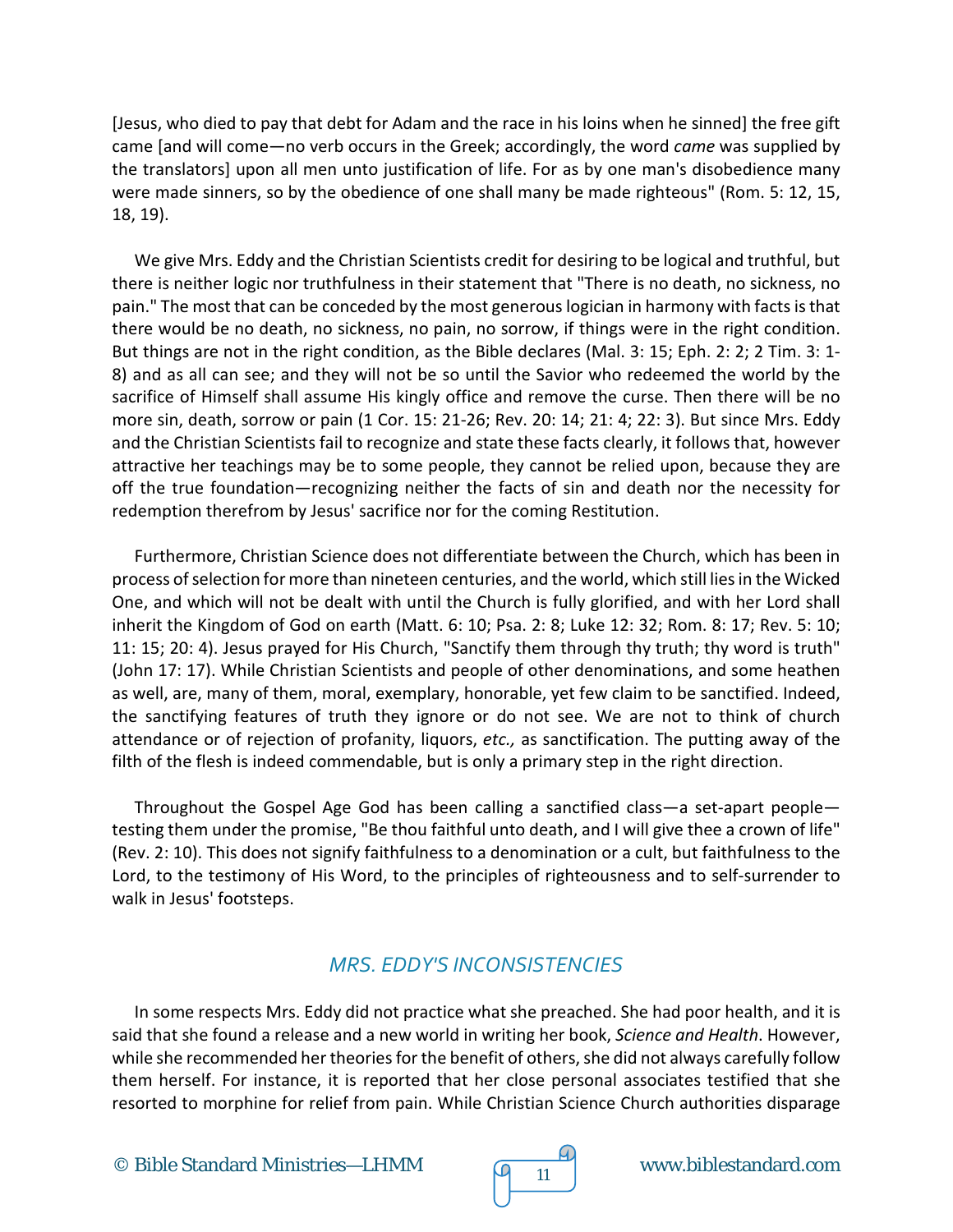all evidence that she ever resorted to drugs after her discovery of Christian Science, they do admit in their general denial of Jan. 26, 1929, that "she employed, in a few instances, an anesthetic for the purpose of temporary relief from extreme pain." One naturally wonders how she could have pain, if pain is an illusion, if matter does not exist and if suffering is "not part of true spiritual existence"—it must be that she had no true spiritual existence!

It is recorded that by 1903 Mrs. Eddy's chronic illness became so painful that doctors were called in, and after 1904 her health was so impaired that she no longer trusted herself to a public appearance. By 1906 she was in a very serious condition. Despite her dictum that "man is never sick," "is incapable of sickness," she was suffering from gallstones, as well as from her hysterical ailments of many years' standing. She was by this time under constant medical care, a Boston specialist visiting her regularly each week. Despite her famous first ten words in her *"Scientific Statement of Being"—"There is no life, truth, intelligence, nor substance, in matter"—*she resorted to medical doctors and drugs for relief from pain when her material substance needed attention. And finally she died and her unscientifically non-existent material substance went the way of all flesh.

Some of Mrs. Eddy's followers felt sure she would return to demonstrate to the world that she was not really dead, for according to her unscientific and illogical claim (*Science and Health,* pp. 266, 428, 429), *"Man is deathless," "There is no death,"* and *"Death is the illusion."* But her "illusion" held her fast; she never came back; hence she could not prove that Satan's original lie that "Ye shall not surely die" (Gen. 3: 4; John 8: 44) is true, though she taught it as a truth, and was one of its ablest supporters. If not a "new creature" (2 Cor. 5: 17), then she, like others, is unconsciously asleep in the grave, awaiting her resurrection awakening at the time of the Lord's Second Advent (Eccl. 9: 5, 10; Job 14: 21; John 11: 11-14; 5: 28, 29; Acts 24: 15).

Christian Scientists tell us that they have benefited mentally and physically from following Mrs. Eddy's theory and denying that there is any pain, *etc.* We quite agree that the will is a powerful factor in resisting disease—that if we brood over sorrows, difficulties, aches and pains, they are increased by the operation of our minds. We agree with all physicians, that the mind should be diverted from our diseases. But it is illogical, irrational and, above all, untruthful to say that we are without pain when we have pain. No lover of truth can consent to this. The fact that one admits being healed demonstrates his belief in the existence of disease and pain. Honesty, including honesty of thought, must be first with all right-minded people, and surely this is pleasing to God.

Generally speaking, Christian Scientists are to be commended for their gentleness and kindness of word and manner. As a class they are refined people, and we do not wish to disparage them. Our purpose has been merely to honestly examine their public teachings and to expose the anti-Biblical, anti-Christian, unscientific and illogical theories found therein, for the benefit of Christian Scientists who may really wish to know the truth, and for the benefit of others, that they also may avoid such pitfalls of error. Now "darkness covers the earth, and gross darkness the people" (Isa. 60: 2), but we look forward with joy to the time when "the earth shall be full of the knowledge of the LORD, as the waters cover the sea" (Isa. 11: 9), "for they shall all know me,